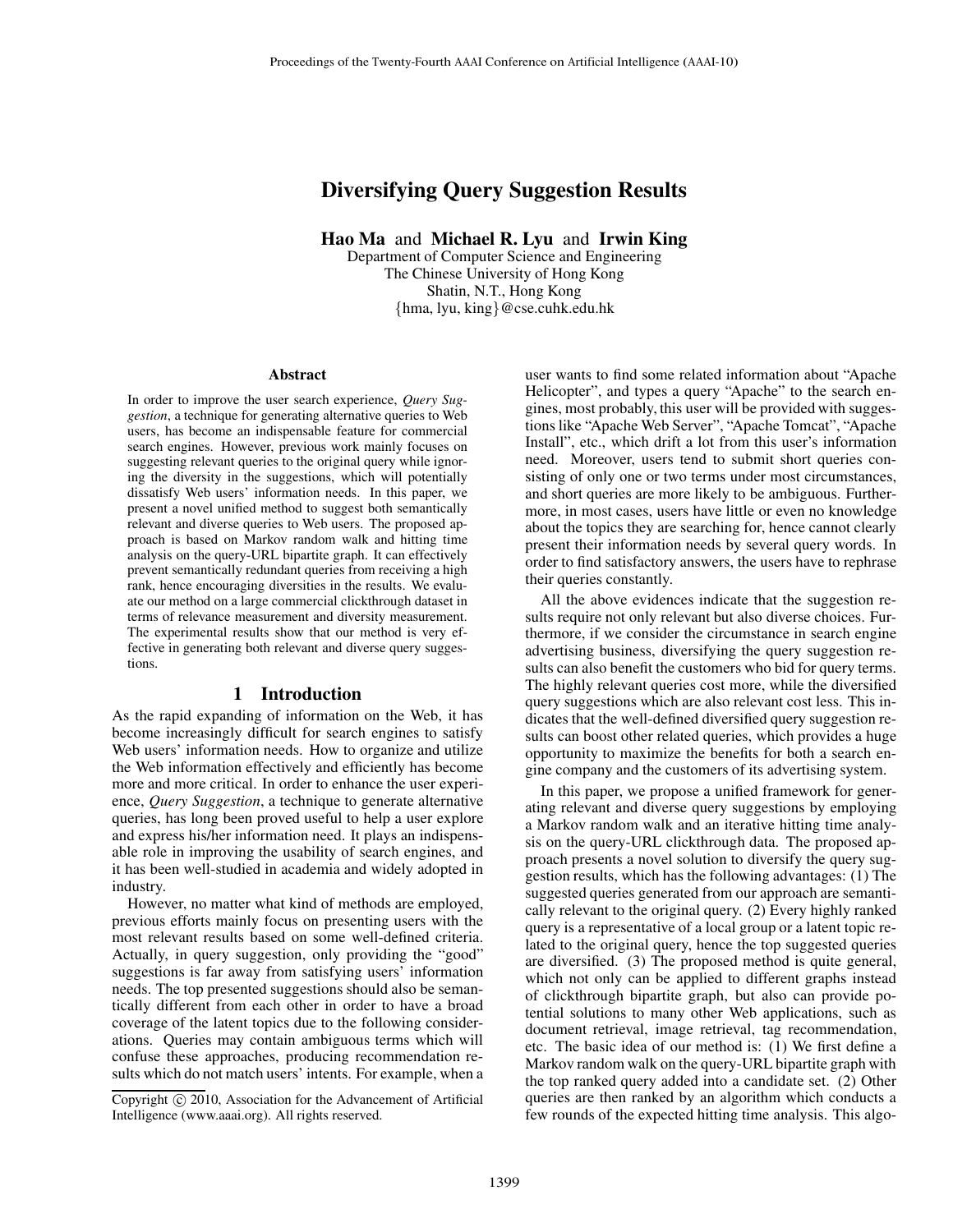



sults. We evaluate our model for query suggestion using clickthrough data of a commercial search engine. We measure the performance from different aspects. In terms of the relevance measurement, we design two measurement methods to both automatically and manually evaluate the relevance between the original query and the suggested queries, where the results are assessed by the ground truth extracted from the ODP1 (Open Directory Project) database and a panel of three experts. On the other hand, in order to judge the quality of diversity, we propose a novel metrics to examine the diversities among the suggested queries. The evaluation results show that our method is effective for generating both semantically related and diversified queries to the users.

### 2 Diversifying Suggestions

In this section, we introduce how to employ random walks and hitting time analysis to diversify the query suggestions using the clickthrough data.

### 2.1 Graph Construction

From a statistical point of view, in clickthrough data, the query word set corresponding to a Web page contains human knowledge on how the pages are related to their issued queries (Sun et al. 2005). Thus, in this paper, we utilize the relationships between queries  $(q)$  and Web pages  $(l)$  for the construction of bipartite graphs containing two types of vertices  $\langle q, l \rangle$ .

We cannot simply employ the bipartite graph extracted from the clickthrough data into our model, since this bipartite graph is an undirected graph, and cannot accurately interpret the relationships between queries and URLs. Fig. 1(a) illustrates a toy example. The values on the edges in Fig. 1(a) specify how many times a query is clicked on a URL. Hence, we convert this bipartite graph into Fig. 1(b). In this converted graph, every undirected edge in the original bipartite graph is converted into two directed edges. The weight on a directed query-URL edge is normalized by the number of times that the query is issued, while the weight on a directed URL-query edge is normalized by the number of times that URL is clicked.

# 2.2 Determining the First Suggested Query

In this section, we introduce how to determine the first suggested query by employing a Markov random walk.

Let  $\mathcal{G} = \{V, \mathcal{E}\}\$ denote a directed graph, where  $V = \mathcal{Q} \cup \mathcal{L}$ is the vertex set, and  $Q$  represents the set of query nodes while  $\mathcal L$  denotes the set of URL nodes.  $\mathcal E$  is the edge set which consists of edges between two types of vertices.

For all the edges in the edge set  $\mathcal{E}$ , we define the initial transition probability  $P_0(i, j)$  from node i to node j as

$$
\widetilde{P}_0(i,j) = \frac{C_{ij}}{\sum_p C_{ip}},\tag{1}
$$

where  $C_{ij}$  is the number of click frequency between node i and node j. If  $i \in \mathcal{Q}, j \in \mathcal{L}$ , the normalization term  $\sum_p C_{ip}$ is the total number of times that the query node  $i$  has been issued in the dataset. If  $i \in \mathcal{L}, j \in \mathcal{Q}$ , then the normalization term  $\sum_{p} C_{ip}$  is the total number of times that the URL node *i* has been clicked in the dataset. The notation  $P_0(i, j)$ denotes the initial transition probability from node  $i$  to node j. While the counts  $C_{ij}$  are symmetric, the transition probabilities  $P_0(i, j)$  generally are not, because the normalization varies across different nodes.

The random walk can then diffuse using the transition probability defined above. In fact, in addition to the transition probability, there are random relations among different queries, even if these queries are unrelated in their literal meaning: People of different cultures, genders, ages, and environments may implicitly link these queries together, but we do not know these latent relations. To capture these relations, we add a uniform random relation among different queries. More specifically, let  $\alpha$  denote the probability that such phenomena happen, and  $(1 - \alpha)$  is the probability of taking a "random jump". Without any prior knowledge, we set  $\mathbf{d} = \frac{1}{n}\mathbf{1}$ , where  $\mathbf{d}$  is a uniform stochastic distribution vector, 1 is the vector of all ones, and  $n$  is the number of queries. Based on the above consideration, we modify the transition probability to

$$
\mathbf{P} = \alpha \widetilde{\mathbf{P}} + (1 - \alpha) \mathbf{d} \mathbf{1}^T, \tag{2}
$$

where matrix  $P$  is the transition probability matrix with the entry of the *i*th row and *j*th column defined in Eq.  $(1)$ . Following the setting of  $\alpha$  in PageRank (Eiron, McCurley, and Tomlin 2004), we set  $\alpha = 0.85$  in all of our experiments conducted in Section 3.

With the transition probabilistic matrix  $P$  defined using Eq. (2), we can now perform the random walk on the query-URL graph. We calculate the probability of transition from node  $i$  to node  $j$  after a  $t$  step random walk as:

$$
P_t(i,j) = [\mathbf{P}^t]_{ij}.
$$
 (3)

The random walk sums the probabilities of all paths of length t between the two nodes. It gives a measure of the *volume of paths* between these two nodes; if there are many paths the transition probability will be high (Craswell and Szummer 2007). The larger the transition probability  $P_t(i, j)$  is, the more the node j is similar to the node i. Hence, in the query suggestion task, for a given query node  $q \in \mathcal{Q}$ , after performing a t-step random walk, we treat the node  $s_1 \in \mathcal{Q}$  with the largest transition probability from node  $q$  as the first suggested query, which is highly semantically relevant to the starting query node.

<sup>1</sup> http://www.dmoz.org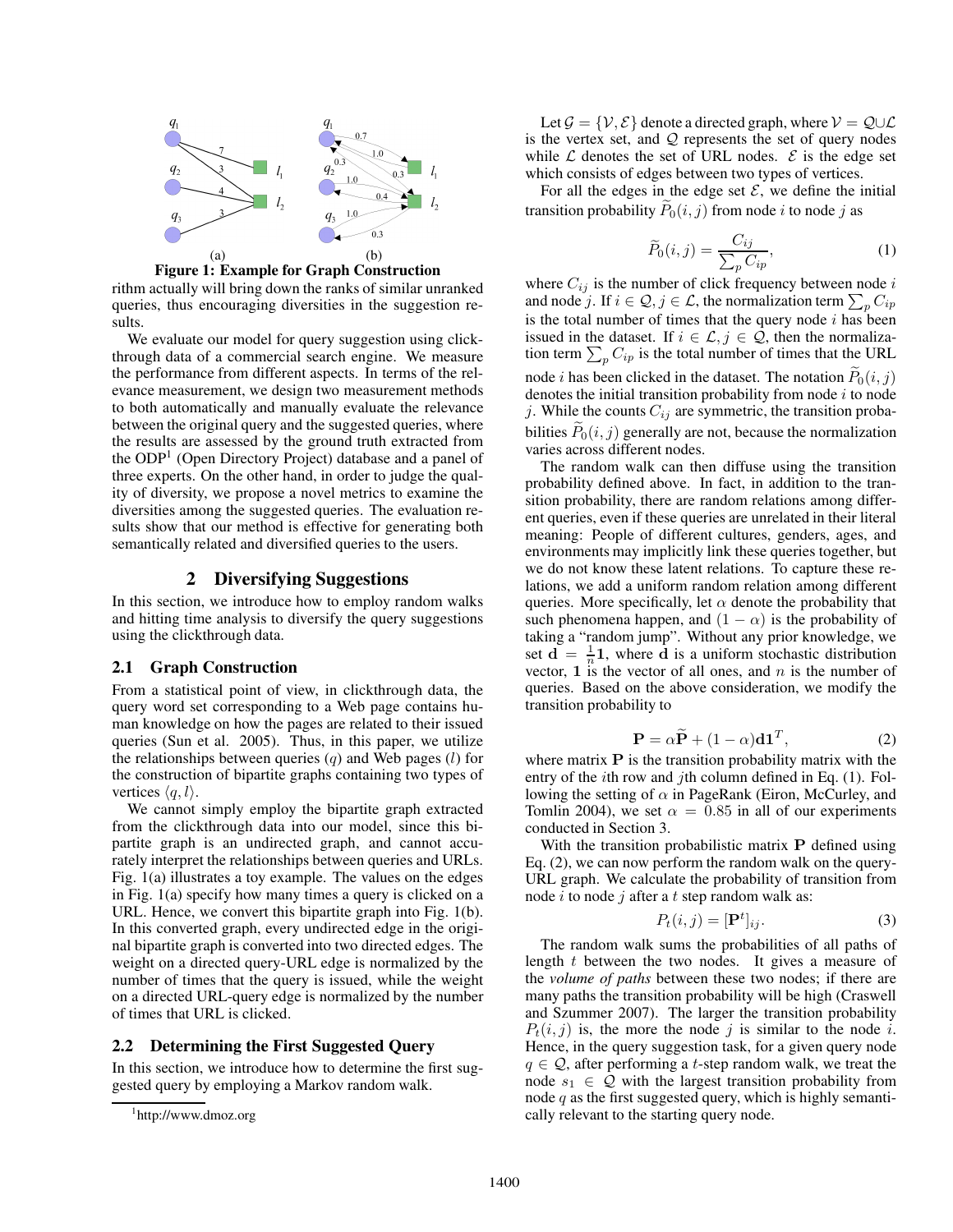

Figure 2: A Toy Example Showing How to Diversify the Suggestion Results. (a) A toy dataset containing 200 data points. (b) The transition probability distribution after a 5-step random walk starting from node  $q$ . The data point with the largest probability is selected as the first suggestion  $s_1$ . Both q and  $s_1$  are added into a subset S. (c) The normalized hitting time distribution to the subset S. The data point with the largest hitting time is selected as the second suggestion  $s_2$ . Note the diversity in  $s_1$  and  $s_2$  since they come from different clusters. (d) After another round hitting time analysis, the data point with the largest hitting time is selected as the third suggestion  $s_3$ .

The parameter  $t$  determines the resolution of the Markov random walk. If we choose a large  $t$ , the random walk will turn into a stationary distribution, where the final results depend more on the graph structure with little information about the starting query node. On the other hand, a short walk preserves information about the starting node at a fine scale. Since we wish to preserve the information about the starting query node, we need to choose a relatively small  $t$ , so that we are far from the stationary distribution.

#### 2.3 Ranking the Rest Queries

After the selection of the first suggested query, as mentioned early, we then employ the hitting time to rank and diversify the rest of the queries.

Let S be a subset of vertex set  $V$ , the expected hitting time  $h(i|\mathcal{S})$  of the random walk is the expected number of steps before node i is visiting the starting set  $S$ . It can be easily verified that the hitting time satisfies the following system of linear equations:

$$
\begin{cases}\nh(i|\mathcal{S}) = 0, & i \in \mathcal{S}, \\
h(i|\mathcal{S}) = 1 + \sum_{j \in \mathcal{N}(i)} P_0(i,j)h(j|\mathcal{S}), & i \notin \mathcal{S},\n\end{cases}
$$
\n(4)

where  $\mathcal{N}(i)$  denotes the neighbors of node i. The recurrence relations in Eq. (4) can be used to iteratively compute the expected hitting time. We ignore the inference of the hitting time equation in this paper due to the space limitation. The meaning of these formulae is: In order to jump from node i to the subset S, one has to go to any adjacent state j of node i and proceed from there. The hitting time from node  $i$  to node  $j$  has the property of decreasing when the number of paths from  $i$  to  $j$  increases and the lengths of the paths decrease. This is a desirable property for diversifying the results since it brings down the values of very similar nodes of the targeting node. In the case of the query-URL bipartite graph, if the hitting time from a query node  $i$  to the query node  $j$  is small, it means the query  $j$  is tightly relevant to the query  $i$ , which indicates that these two nodes probably belong to the same latent topic.

In Section 2.2, given a query  $q \in \mathcal{Q}$ , we extract the first suggestion node  $s_1 \in \mathcal{Q}$  by conducting a t-step random

walk. Intuitively, as mentioned above, those nodes strongly connected to  $s_1$  will have many fewer visits by the random walk, because the walk tends to hit  $s_1$  soon. In contrast, groups of nodes far away from  $s_1$  still allow the random walk to move among them, and thus receive more visits. Hence, we select the second suggestion node  $s_2 \in \mathcal{Q}$  with the largest expected hitting time to the subset  $S$  containing two nodes  $q$  and  $s_1$ . This naturally inhibits queries closely connected to  $q$  and  $s_1$ , hence encourages diversity. If we need the third suggestion, we can simply add  $s_2$  into the subset  $S$ , and compute the expected hitting time once more.

The complete algorithm for diversifying query suggestion is summarized in Algorithm 1.

| Algorithm 1: Diversifying Query Suggestion Algorithm                                                            |
|-----------------------------------------------------------------------------------------------------------------|
| <b>Input:</b> Transition probability matrix <b>P</b> of a click bipartite                                       |
| graph G and a query node $q \in \mathcal{Q}$                                                                    |
| <b>Output:</b> A ranked list of $K$ suggested queries                                                           |
| 1: Given the query node q, form a $1 \times n$ vector $v(n)$ is the total                                       |
| number of nodes), with the entry of query node $q$ equal to 1                                                   |
| while other entries equal to 0.                                                                                 |
| 2: Perform a <i>t</i> -step random walk and get a new vector $v^* = vP^t$                                       |
| Get the top query node $s_1$ with the highest value in vector                                                   |
| $v^*$ (notice that, this node should be in the query node set $Q$ ).                                            |
| 3: Add query nodes q and $s_1$ into a subset S, and repeat the                                                  |
| following statements until $K$ queries are suggested:                                                           |
| (a) For all queries except the ones in the subset $S$ , iterate                                                 |
|                                                                                                                 |
| $h_l(i \mathcal{S}) = 1 + \sum p_0(i,j)h_{l-1}(j \mathcal{S})$<br>$i \in \mathcal{N}(i)$                        |
|                                                                                                                 |
| for a predefined number of $l$ iterations starting with                                                         |
| $h_0(i S) = 0.$                                                                                                 |
| (b) Pick next suggested query as argmax, $h_l(i S)$ , and add it                                                |
| into the subset $S$ .                                                                                           |
| In order to show the intuition of our method more directly,<br>$\sim$ $\sim$ $\sim$ $\sim$ $\sim$ $\sim$ $\sim$ |

.

we create a toy dataset with 200 data points in Fig. 2(a). Roughly, there are totally two clusters in this dataset. We then create a fully connected graph on the data, with larger edge weights if points are closer to each other, using the following weighting scheme  $w_{ij} = \exp(-||\mathbf{v}_i - \mathbf{v}_j||/0.16)$ , where  $v_i$  an  $v_j$  represent two-dimensional vectors.

After a 5-step random walk starting at node  $q$ , the tran-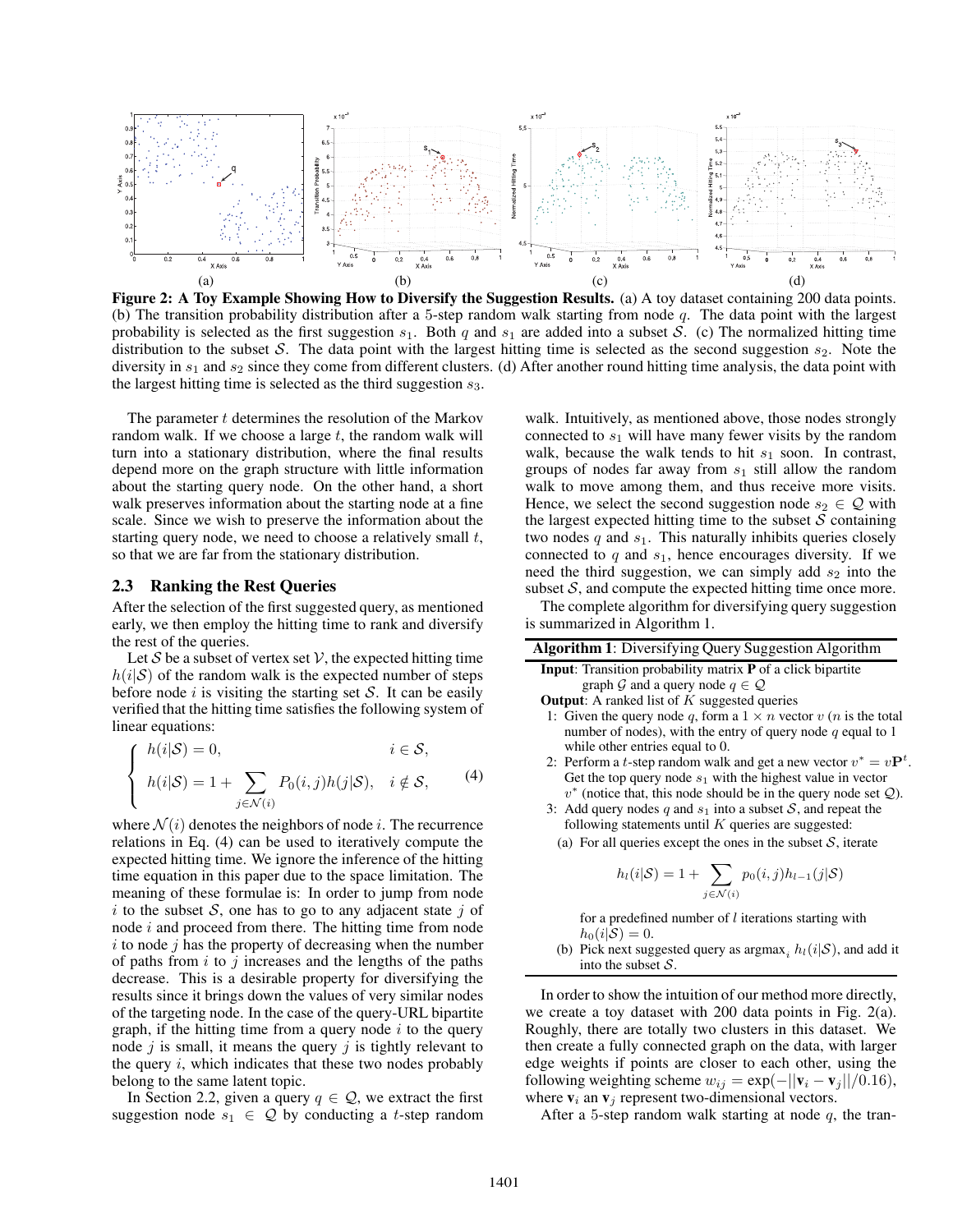| $Query = nike$   |                |                       | $Query = mp3$ |                      |                   |
|------------------|----------------|-----------------------|---------------|----------------------|-------------------|
| <b>DOS</b>       | <b>FRW</b>     | <b>BRW</b>            | <b>DQS</b>    | <b>FRW</b>           | <b>BRW</b>        |
| nike shoes       | nike shoes     | nike clothing         | winamp        | winamp               | best mp3 player   |
| nike yoga        | nike shox      | shoes nike            | aol music     | mp3 players          | mp3 files         |
| jordans          | niketown       | nike sandals          | walmart music | free music downloads | lame mp3          |
| basketball shoes | nikes          | nikes                 | mp3 download  | limewire             | lame              |
| nike id          | nike outlet    | nike logo             | creative      | free music           | lame mp3 encoder  |
| ronaldinho       | nike town      | nike clothes          | cdnow         | sound click          | lame encoder      |
|                  |                |                       |               |                      |                   |
|                  | $Query =$ sony |                       |               | $Query = nikon$      |                   |
| <b>DOS</b>       | <b>FRW</b>     | <b>BRW</b>            | <b>DOS</b>    | <b>FRW</b>           | <b>BRW</b>        |
| sony psp         | sony psp       | sony singapore        | nikon cameras | nikon cameras        | nikon products    |
| pictures         | psp            | sony customer service | canon         | nikon usa            | nikonusa          |
| ps3              | sony ty        | sony corporation      | ritz camera   | nikon camera         | nikon lenses      |
| sony ericsson    | sony vaio      | sony vaio drivers     | rifle scopes  | nikonusa             | nikon usa         |
| psp games        | sony style     | sony e                | nikon d300    | nikon lenses         | nikon digital slr |

Table 1: Query Suggestion Comparisons between DQS and other Methods

sition probability distribution from node  $q$  is shown in Fig. 2(b). We can observe that the transition probability distribution does not address diversity at all. If we need 5 suggestions, then the suggestion results will be dominated by the right part data points of Fig. 2(b). Therefore, we only use the transition probability to find the first suggestion  $s_1$ , which is annotated by a red circle in Fig. 2(b).

We then add the nodes q and  $s_1$  into a subset S, and calculate the expected hitting time to the subset  $S$ . The normalized hitting time distribution is shown in Fig. 2(c). We can observe that adding node  $s_1$  into the subset S drops down the popularity of the right part of queries. The left part of nodes related to another topic which have higher hitting time values pop up. We can now select the data point marked as the red diamond as the second suggestion  $s_2$ , which obtains the largest hitting time in Fig. 2(c). If need the third suggestion, we can simply add  $s_2$  to into subset  $S$ , and start another round of hitting time analysis as shown in Fig. 2(d). We can see that our method naturally suggests both relevant and diverse queries without explicit data clustering.

Since the clickthrough data size is normally huge, performing Algorithm 1 may be time-consuming. Based on the intuition that nodes which are far away from the original node are less likely similar with this node, we can first create a subgraph around the original node, then perform Algorithm 1 on this subgraph.

# 3 Experimental Analysis

In this section, we will conduct several experiments to measure the effectiveness of our proposed query suggestion framework.

# 3.1 Data Description

We construct our dataset based on the clickthrough data of a commercial search engine. In summary, there are a total of 20 millions lines of clickthrough information, 7,288,746 unique queries, and 7,016,897 unique URLs.

This dataset is the raw data recorded by the search engine, and contains a lot of noises which will potentially affect the effectiveness of our query suggestion algorithm. Hence, we conduct a similar method employed in (Wang and Zhai 2007) to clean the raw data. We process the data by only keeping those frequent, well-formatted, English queries (queries which only contain characters 'a', 'b', ..., 'z', numbers '0', '1', ..., '9' and space, and appear more than 3 times). After removing duplicates and cleaning, we get a total of 774,506 unique queries and 2,247,666 unique URLs in our data collection. We also observe a number of powerlaw distributions in our datasets, including clicks per query and clicks per URL.

# 3.2 Query Suggestion Results

Before presenting the query suggestion results, let us first discuss the settings of parameters  $t$  and  $l$ , where  $t$  is the random walk steps while l denotes the iterations in calculating the hitting time. As discussed in Section 2.2, in order to keep the information of the original query, we should set  $t$ to a relatively small value. In all of the experiments conducted in this paper, we empirically set  $t = 40$ . As to l, we set  $l = 20$  in all the experiments since it is enough for solving the hitting time linear equations in our dataset. The solving process is very efficient due to the linear properties of Eq. (4).

We show some suggestion result examples generated by our Diversifying Query Suggestion (DQS) algorithm in Table 1. We also compare our results with Forward Random Walk (FRW) method and Backward Random Walk (BRW) method which are proposed in (Craswell and Szummer 2007).

From Table 1, given a query, we can observe that our suggestion results cover much more diverse topics than those suggestions generated by FRW and BRW. If the query is "nikon", for example, our algorithm can suggest the "nikon cameras" which is the most relevant query to "nikon", and can also suggest "canon", which is a strong competitor of Nikon company. It can also suggest different types of products of "nikon", such as "nikon d300" and "rifle scopes", where the former one is a type of nikon digital single-lens reflex camera while the latter is one type of lens for hunting. However, in the results suggested by FRW and BRW, in the top results, some of them represent the same topic, which are redundant. Another example is the query "nike".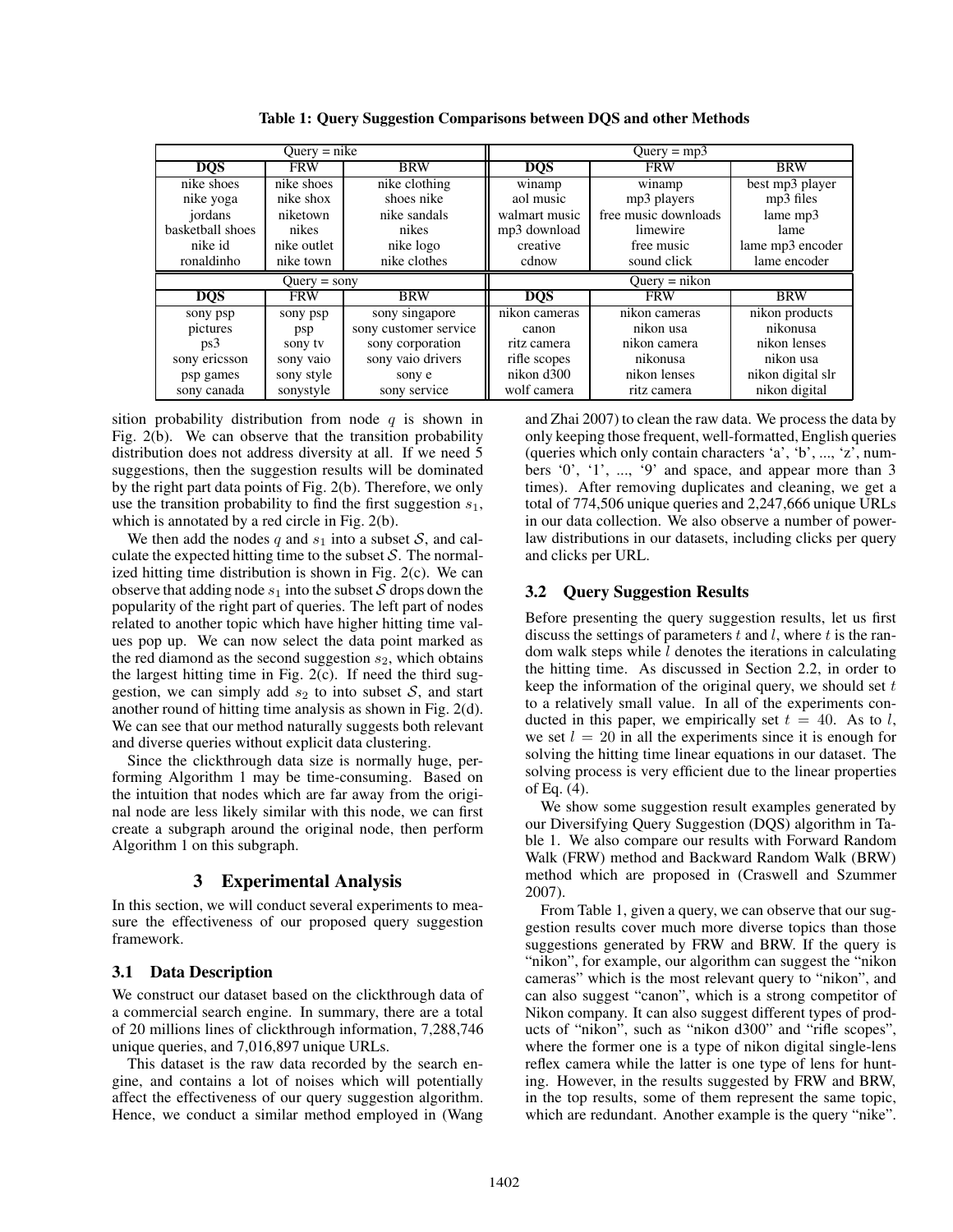

In addition to the very relevant and diverse suggestions, like "nike shoes", "nike yoga", "jordans", "nike id", ect., our DQS algorithm can also suggest "ronaldinho", who is a famous soccer star as well as the celebrity of Nike company's advertising strategies. All of these examples show that our algorithm can suggest both semantically relevant and diverse queries to users while FRW and BRW are generally lack of diversity.

#### 3.3 Diversity Measurement

In order to compare our method with other approaches, we randomly sample a set of 500 queries from our dataset as the testing queries.

We first evaluate DQS, FRW and BRW in terms of diversity among all the suggested queries, i.e., given a query  $q$  and the suggested result set  $S_q$ , we will evaluate the diversity in the result set  $S_a$ .

Evaluating the diversity is a difficult task since there is no ground truth regarding which query belongs to which category. Moreover, even for human experts, it is also hard to determine the quality of diversity between two queries. However, the abundant information embedded in the clickthrough data actually provides some intuitions for us to examine the diversities between queries. Let  $q_i$  and  $q_j$  denote two queries, and assume  $P(q_i)$  denote the clicked Web page set of query  $q_i$ . If  $q_i$  and  $q_j$  have almost the same meanings, then  $\mathcal{P}(q_i)$  and  $\mathcal{P}(q_j)$  should share some of the same or similar click Web pages. On the other hand, in the extreme case if  $q_i$  and  $q_j$  represent two totally different concepts or topics, then  $\mathcal{P}(q_i)$  and  $\mathcal{P}(q_j)$  probably have no intersection, and the Web pages in the set  $\mathcal{P}(q_i)$  are dissimilar with those in the set  $\mathcal{P}(q_i)$ . Hence, based on this intuition, we propose a novel diversity measurement as the following:

$$
D(q_i, q_j) = 1 - \frac{\sum_{m=1}^{M} \sum_{n=1}^{N} sim(p_{im}, p_{jn})}{M \times N}, \quad (5)
$$

where  $p_{im} \in \mathcal{P}(q_i)$  and  $p_{jn} \in \mathcal{P}(q_j)$ . M and N are the sizes of  $\mathcal{P}(q_i)$  and  $\mathcal{P}(q_j)$ .  $sim(p_{im}, p_{jn})$  measures the similarity between Web pages  $p_{im}$  and  $p_{jn}$ . We use the union of the queries which lead to clicking Web page  $p_{im}$  to represent this Web page, then the similarity  $sim(p_{im}, p_{jn})$  is calculated by Cosine similarity using the representations of Web pages  $p_{im}$  and  $p_{jn}$ . The definition in Eq. (5) indicates that: a large value of  $D(q_i, q_j)$  means queries  $q_i$  and  $q_j$  are diverse. For example, in our dataset, the diversity value between queries "msn travel" and "msntravel" is 0.350 while the diversity value between queries "msn travel" and "aol travel" are 0.969.

We then define the diversity over a query set  $S_q$  as:

$$
SD(S_q) = \frac{\sum_{i=1}^{K} \sum_{j=1, i \neq j}^{K} D(q_i, q_j)}{K \times (K - 1)},
$$
 (6)

where K is the size of the query set  $S_q$ . We evaluate the diversity of the suggestion result sets of all of the 500 testing queries based on Eq. (6), and we report only the average values. The comparison results are shown in Fig. 3(a). From the comparisons, we can observe that no matter how many suggestions are returned, our DQS algorithm consistently generates much diverse results than FRW and BRW methods. This shows the effectiveness of our DQS algorithm in terms of the quality of diversity.

#### 3.4 Relevance Measurement

Obviously, only measuring the diversity of the suggestion results is not reasonable since the suggestions may be diverse but not relevant to the original query. Hence, in this section, we evaluate the relevance of our proposed algorithm with FRW and BRW.

Evaluating the quality of semantic relations is also a challenging task. In this paper, we conduct both a manual evaluation by a panel of three human experts, and automatic evaluation based on the ODP database.

In the evaluation by human experts, we ask all the experts to rate the query suggestion results (we use the same 50 testing queries adopted in Section 3.3). We define a 6 point scale (0, 0.2, 0.4, 0.6, 0.8, and 1) to measure the relevance between the testing queries and the suggested queries, in which 0 means "totally irrelevant" while 1 indicates "entirely relevant". The average values of evaluation results are shown in Fig. 3(b). We observe that, when measuring the results by human experts, our DQS algorithm generally performs at least as well as FRW while better than BRW.

For the automatic evaluation, we utilize the ODP database. ODP, also known as dmoz, is the largest, most comprehensive human-edited directory of the Web. In this paper, we adopt the same method used in (Baeza-Yates and Tiberi 2007) to evaluate the quality of suggested queries. When a user types a query in ODP, besides site matches, we can also find *category* matches in the form of paths between directories. Moreover, the matched categories are ordered by relevance. For instance, the query "nikon" would provide the hierarchical category "Arts: Photography: Equipment and Services: Cameras: 35mm: Nikon", where ":" is